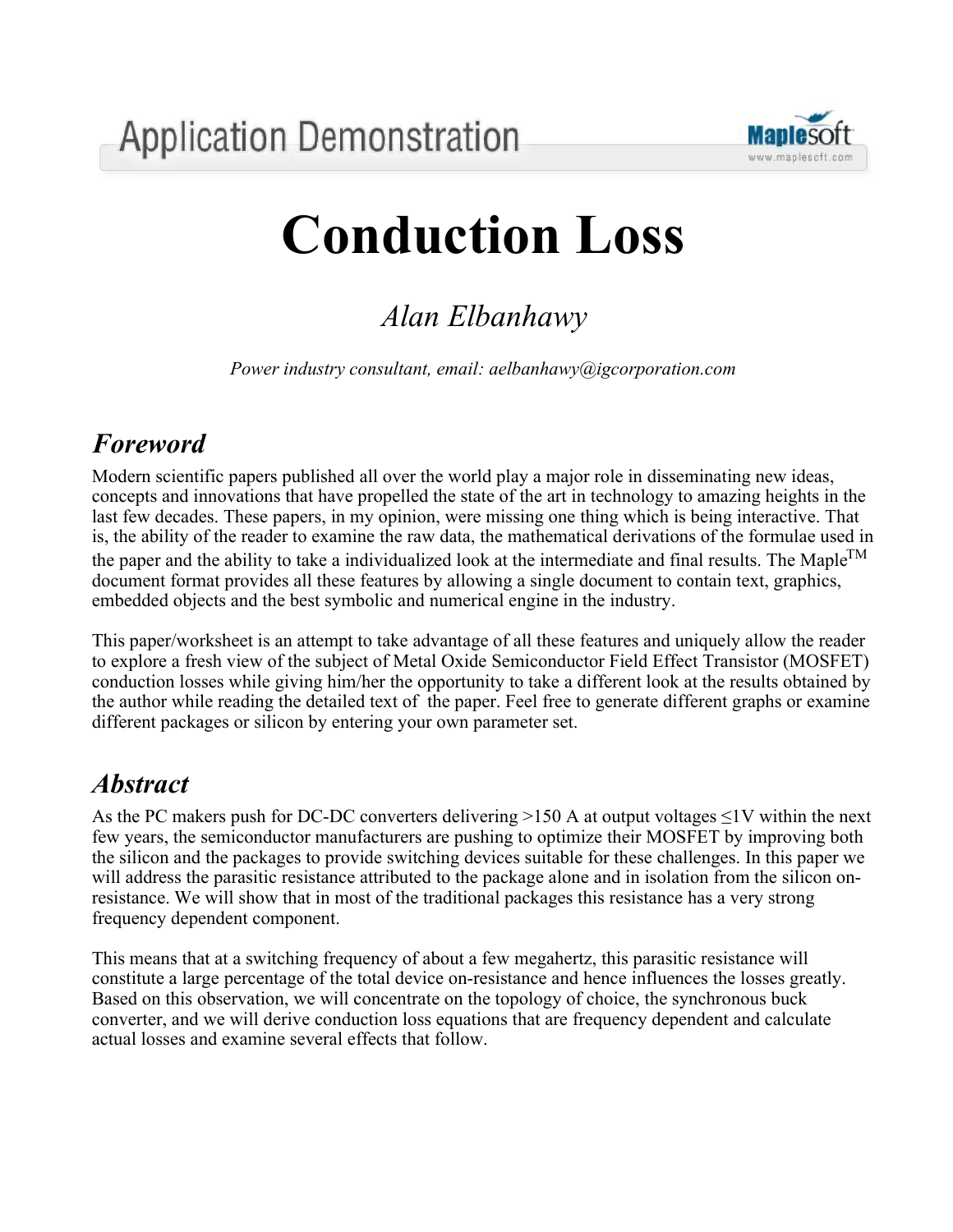## *Introduction*

It is estimated that personal computers (PCs), notebook computers and servers annually use in excess of 500 million synchronous buck DC-DC converters each year. This number alone justifies an in-depth analysis of this very popular topology to enable engineers to refine their design process and save energy and help the environment at the same time. There are several loss mechanisms in this topology but, in this paper, we will concentrate on the conduction loss alone.

Traditionally, the conduction loss, *Pc*, in power MOSFETs has been calculated from the formula  $Pc = I_L^2$  $\frac{2}{L}$ ⋅ $R$ <sub>DSON</sub>⋅∆ where  $I_L$  is the inductor current,  $R$ <sub>DSON</sub> is the MOSFET's on-resistance plus the package parasitic resistance and ∆ is the duty cycle. In this formula, the assumption is that the package parasitic resistance is a constant and is independent of frequency. However, a closer look at the package (see Figure 2) reveals that the bonding wires are thin enough with a diameters of few thousands of an inch that points towards possible skin effect influence on the parasitic resistance.

In this paper we explore the influence of skin effect on power MOSFET's parasitic resistance. Formulae will be derived to express the package parasitic resistance as a function of frequency and power loss will be calculated to demonstrate the percentage error that results if we do not take this effect into account.

## *Synchronous Buck Converter*

Figure 1 depicts a simplified synchronous buck converter. This topology is the workhorse of the PC power conversion industry, which offers an excellent combination of simplicity of operation, ease of control, high conversion efficiency and the all-important low cost. We will concentrate on the conduction losses in both the  $M_{HS}$  and  $M_{LS}$  MOSFETs. The frequency effects of the dynamic losses will not be addressed in this paper. The switching current in both of these devices are a rectangular wave that that is represented in Figure 4.



**Figure 1.** Synchronous Buck Converter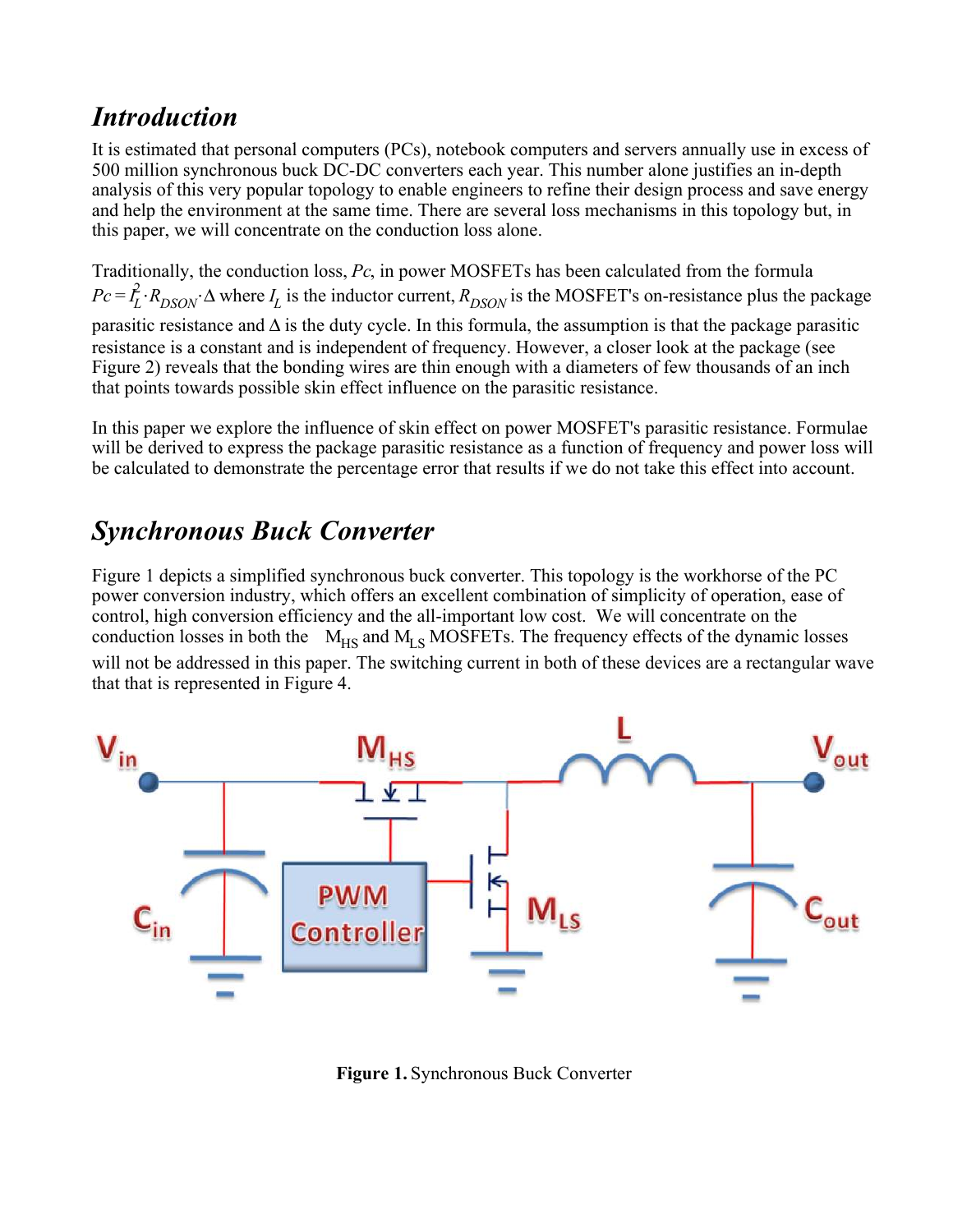#### *Principles of operation*

Assume the lower MOSFET,  $M_{LS}$ , is initially turned OFF and the top or control MOSFET,  $M_{HS}$ , is turned ON. This applies the input voltage to one end of the inductor, causing the inductor current to ramp up. When  $\overrightarrow{M}_{HS}$  is turned OFF, the current will continue to flow through the inductor but now it flows through  $M_{LS}$  body diode. After a dead time on the order of a few tens of nanoseconds—dictated by the PWM controller—the MOSFET  $M_{LS}$  turns ON. This allows all the inductor current to flow through  $M_{LS}$  rather than its body diode since the voltage drop across its on-resistance,  $R_{DSON}$  is lower than the diode voltage drop.

Assuming that the current through the inductor does not reach zero (the Continuous Conduction Mode or CCM), the voltage across the lower MOSFET will simply be  $R_{DSON}$  $I_L$  during the full OFF period of the top MOSFET where  $I_L$  is the inductor current.

At the end of the OFF period of the top MOSFET  $M_{HS}$ , the lower MOSFET,  $M_{LS}$ , will turn OFF, allowing the inductor current to flow in the body diode once more. After the dead time, the top MOSFET will turn ON and the cycle repeats. The average voltage at the output will depend on the average ON time of the top MOSFET if the inductor current is continuous. the output voltage  $V_{\text{out}}$  may

be calculated from the equation  $V_{out} = \Delta \cdot Vin$  where  $\Delta$  is the duty cycle and is equal to *t on TS* where  $t_{on}$  is the on time of the control MOSFET and  $T_s$  is the duration of one cycle where  $T_s = \frac{1}{f}$ *f s* where  $f_s$  is the

converter switching frequency.

The conduction losses have traditionally been calculated from the equation

*Pconduction* = *I load*  $R^2 \cdot \Delta \cdot (RDSON + R_{parasities})$  where all parameters are self explanatory. We will demonstrate that this equation, though useful as a rough estimate, may not be accurate enough for accurate analysis.

The switching currents in  $M_{HS}$  and  $M_{LS}$  are approximately of a rectangular shape. Using Fourier analysis one may break it down to its constituent sinusoidal currents of frequencies  $n \cdot f_s$  where  $n = 1$ ... Complete analysis is available later on in this worksheet.

## **Package Parasitic Resistance:**

Due to the skin effect phenomenon, the bonding wires of the drain, gate and source leads exhibit different parasitic resistance at different frequencies.The package parasitic resistance is usually between 60 *µΩ* for advanced packages to about 2.2 *mΩ* for the SO8 package and mainly depends on the bonding wires' diameter and length and their physical proximity to each other. This is a very small value that may be ignored in other small signal applications but in modern power circuits, we will show that it represents an appreciable part of the total on-resistance of the switching device, which is the MOSFET for the purposes of this paper. To accurately determine the parasitic resistance it was important to isolate the package from the MOSFET silicon. To calculate the resistance as a function of frequency, we chose to employ finite element analysis (FEA) techniques.

This has the advantage of allowing us to determine very small resistance values without the need for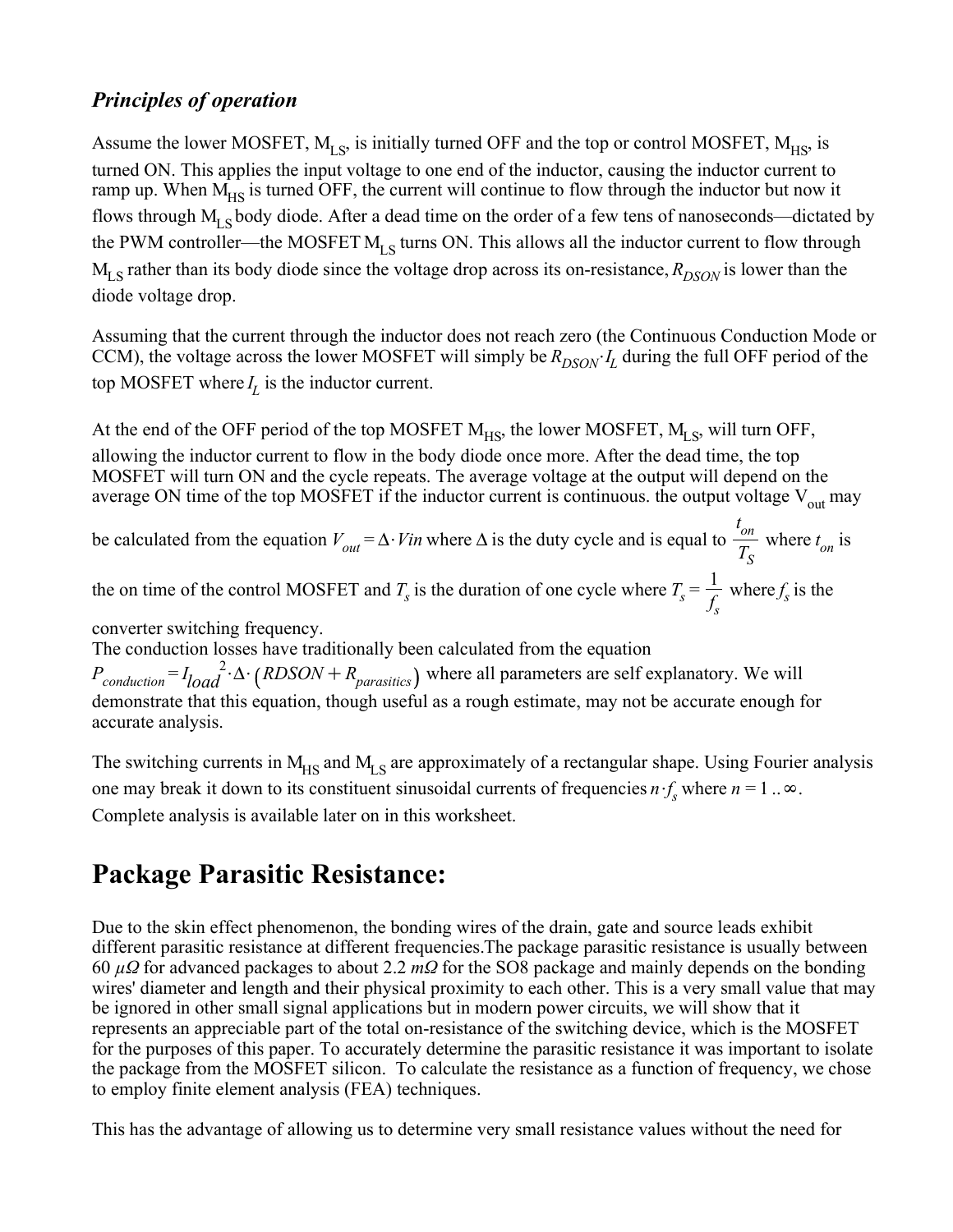special test equipment and fixtures. It also eliminated any error which will be introduced by the test environment. A harmonic analysis was used to model the magnetic field surrounding the package. Resistance is then determined by extracting the real part of the characteristic impedance  $(Z_0)$ .

Figure 2 shows both the SO8 and DPAK packages and all their constituents that affect the simulation. As can clearly be seen this is a fairly complex structure, which cannot readily yield a closed form function describing the parasitics. The approach we have taken was to fit a curve to the results of the finite element analysis performed at various frequencies. This curve then describes the parasitic resistance as a function of frequency. This is done so we can introduce this function in the loss equations which ultimately allows us to study the effect of this phenomenon on the predicted losses using DC onresistance as it is performed today.



**Figure 2.** Finite element Models for SO8 (left) and DPAK (right) power package

Figure 3 shows several curves for each package. The first in black is the calculated value of the parasitic resistance using finite element analysis and the red, blue and green curves are the plots of the fit function for 2nd, 3rd and 4th orders. The fit functions for several packages will be derived later in this paper. We have chosen to extend the simulation to 100 MHz to account for close examination of the loss equations up to a very high harmonic number.



**Figure 3.** Parasitic Resistance as a function of frequency for SO8 (left) and DPAK (right)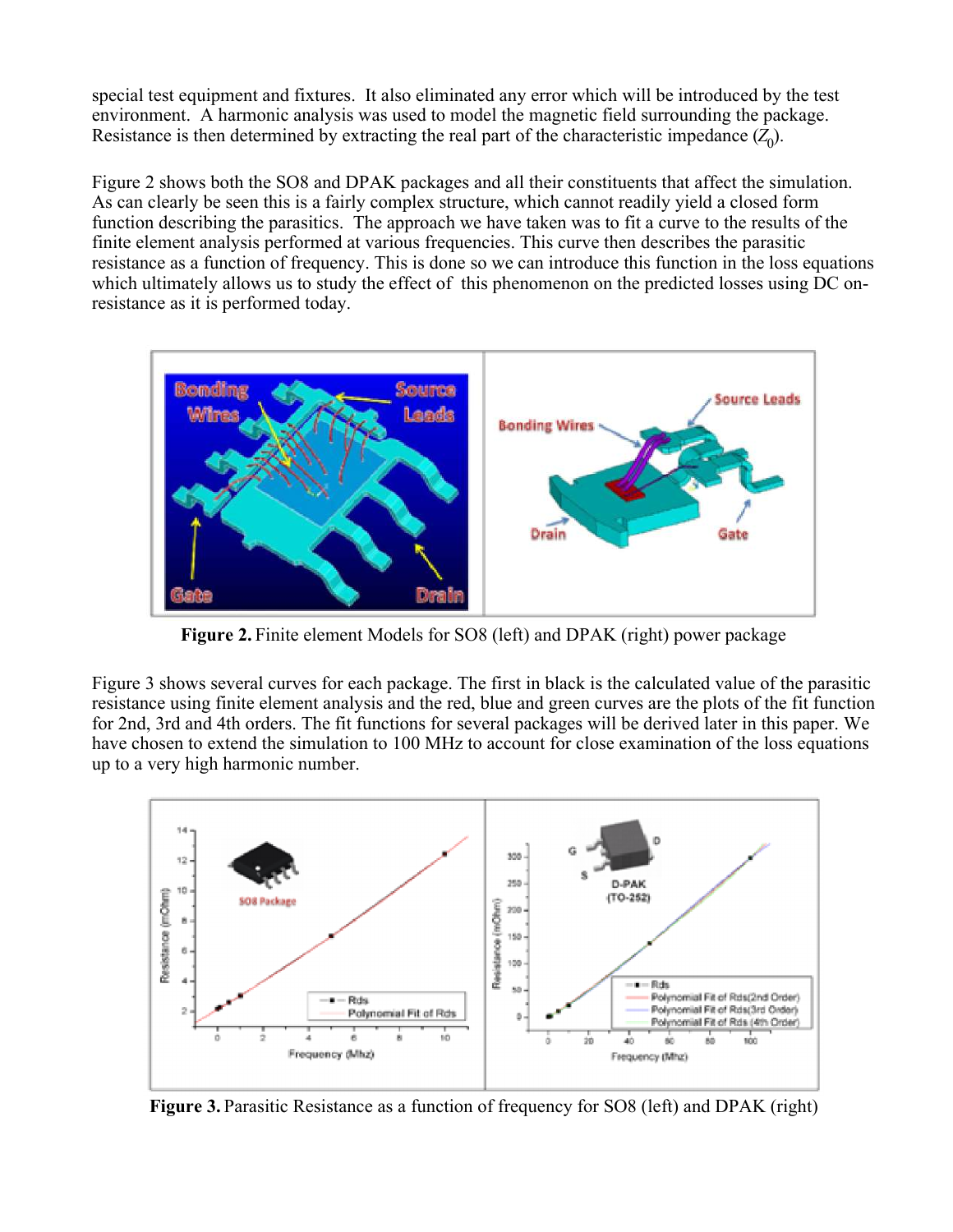Figure 3 shows this effect clearly. The value of  $R_{DS}$  goes up by a full order of magnitude by changing the switching frequency from 30 KHz to a mere 10 MHz. This effect is very significant in switching MOSFETs since the device's on-resistance  $R_{DSON}$  is in the range of a few  $m\Omega$  to start with.

## **Switching Drain Currents**

### **Input Parameters**

$$
t_r := 10 \cdot 10^{-9} : t_f := 10 \cdot 10^{-9} : I_s := 15 : I_{pk} := 20 : \Delta := 0.2 : T_s := \frac{1}{f_s} : t_{on} := \Delta \cdot T_s :
$$

where  $t_r$  = current rise time,  $t_f$  = current fall time,  $I_{pk}$  = peak current, and $I_s$  = the inductor current at the start of  $M_{\text{HS}}$  on time.

The switching current is shown in Figure 4.



Each current cycle may be divided in four distinct regions as follows:

1.  $t = 0$ .. $t_r$ : the time for the MOSFET current to rise from  $0 \llbracket A \rrbracket$  to  $I_s$ .

2.  $t = t_r \cdot t_r + t_{on}$ : the time duration of the M<sub>HS</sub> switched fully on. During this time (the on-time) the inductor current ramps from  $I_s$  to  $I_{pk}$ .

3.  $t = t_r + t_{on}$ .. $t_r + t_{on} + t_f$ : when the M<sub>HS</sub> is switched off, the MOSFET current starts falling from  $I_{pk}$  to  $0 \llbracket A \rrbracket$ .

4.  $t = t_r + t_{on} + t_f \cdot T_s$ : M<sub>HS</sub> continues to be off while M<sub>LS</sub> is turned on.

The first segment, *I1*, from  $t = 0 \ldots t_r$  may be expressed as  $II :=$  $I_s \cdot t$ *t r* : .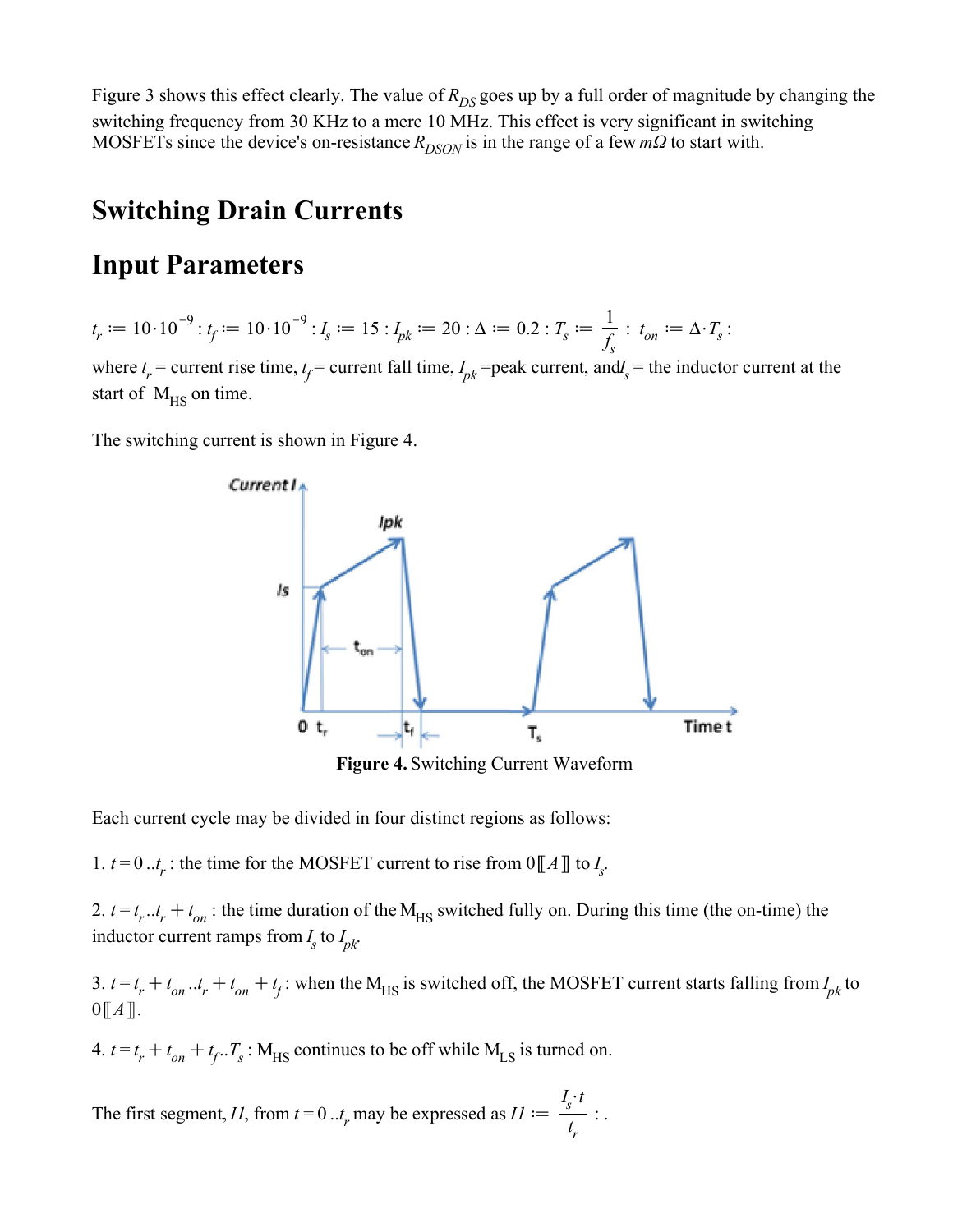The second segment, *I2*, is from  $t = t_r \tcdot t_r + t_{on}$  may be expressed as  $I2 := I_s + I_s$  $I_{pk} - I_s \cdot t$ *t on* : . The third segment from  $t = t_r + t_{on}$ ... $t_r + t_{on} + t_f$  the drain current may be expressed as

$$
I3 := I_{pk} \cdot \left(1 - \frac{\left(t - \left(t_r + t_{on}\right)\right)}{t_f}\right) \dots
$$
  
The last segment, *I4*, from  $t = t_r + t_{on} + t_f \dots T_s$  and is *I4* := 0 : .

The Fourier series of a periodic function  $f(x)$  with a period of 2l may be expressed in the form:  $FSf = a0 + \sum_{ }^{\infty}$  $n = 1$  $\infty$  $an \cdot \cos \left( \frac{n \cdot \pi \cdot x}{l} \right)$ *l*  $+bn \cdot \sin \left( \frac{n \cdot \pi \cdot x}{l} \right)$ *l* : where a0 is the averaged current.

Now we can calculate the average current *a0* as well as *an* and *bn:*

$$
a0 := \frac{\left[\int_{0}^{t} \frac{I_{s} \cdot t}{t_{p}} dt + \int_{t}^{t+t} dt\right]_{t}^{t+t} \left(I_{s} + \frac{(I_{pk} - I_{s}) \cdot t}{t_{on}}\right] dt + \int_{t+t}^{t+t} \left(I_{pk} \cdot \left(1 - \frac{(t-(t_{p} + t_{on}))}{t_{p}}\right)\right) dt\right]}{T_{s}}
$$
\n
$$
a0 := \frac{1}{\frac{T_{s}}{2}} \cdot \left[\int_{0}^{t} \frac{I_{s} \cdot t}{t_{p}} \cdot \cos\left(\frac{n \cdot \pi \cdot t}{T_{s}}\right) dt + \int_{t}^{t+t} \left(I_{s} + \frac{(I_{pk} - I_{s}) \cdot t}{t_{on}}\right) \cdot \cos\left(\frac{n \cdot \pi \cdot t}{T_{s}}\right) dt + \int_{t+t}^{t+t} \left(I_{pk} \cdot \frac{(I_{pk} - I_{s}) \cdot t}{t_{on}}\right) dt\right] + \left[\int_{t+t}^{t+t} \left(I_{pk} \cdot \frac{(I_{pk} - I_{s}) \cdot t}{T_{s}}\right) dt\right]_{t}^{t+t} \left(I_{pk} \cdot \frac{(I_{pk} - I_{s}) \cdot t}{T_{s}}\right) dt + \int_{t}^{t+t} \left(I_{pk} \cdot \frac{(I_{pk} - I_{s}) \cdot t}{T_{s}}\right) dt + \int_{t}^{t+t} \left(I_{pk} \cdot \frac{(I_{pk} - I_{s}) \cdot t}{T_{s}}\right) \cdot \sin\left(\frac{n \cdot \pi \cdot t}{T_{s}}\right) dt + \int_{t}^{t+t} \left(I_{pk} \cdot \frac{(I_{pk} - I_{s}) \cdot t}{T_{s}}\right) dt + \int_{t}^{t+t} \left(I_{pk} \cdot \frac{(I_{pk} - I_{s}) \cdot t}{T_{s}}\right) dt + \int_{t}^{t+t} \left(I_{pk} \cdot \frac{(I_{pk} - I_{s}) \cdot t}{T_{s}}\right) dt\right) dt
$$
\n
$$
\cdot \left(1 - \left(\frac{t - (t_{p} + t_{on})}{t_{p}}\right)\right)\right) \cdot \sin\left(\frac{n \cdot \pi \cdot t}{T_{s}}\right) dt + \left[\int_{t}^{t+t} \frac{(I_{pk} - I_{s}) \cdot t}{t_{on}}\right]
$$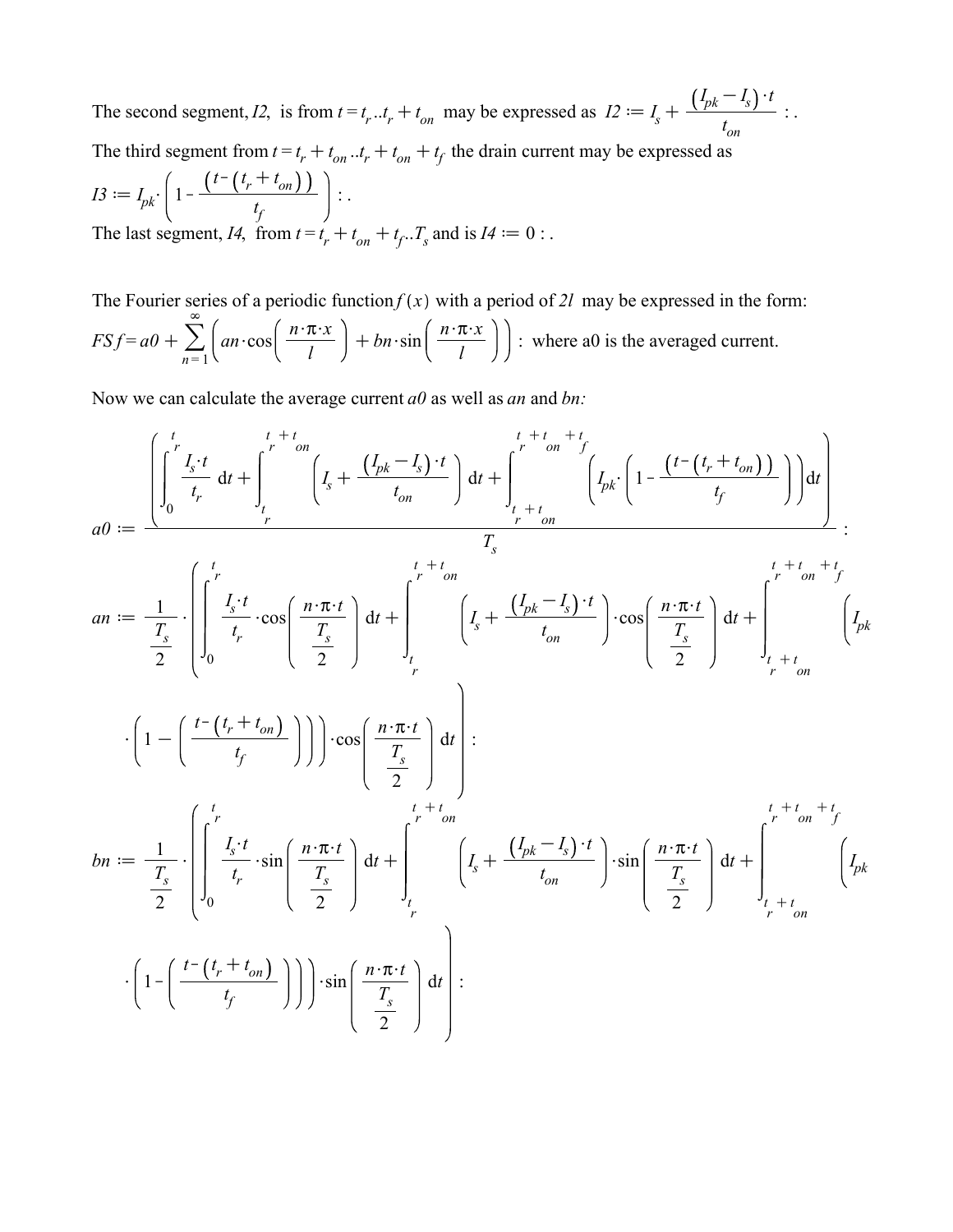

By plotting both *an* and *bn* as a function of *n*, we can observe the envelope of the discrete values of both of them. The reason  $n = 50$  was chosen is that the highest frequency we deal with here is 2 MHz and the 50<sup>th</sup> harmonic will be 100MHz which is the top value of frequency in our FEA.

In this paper we will only consider the top MOSFET  $M_{HS}$ . This is because in PC applications the duty cycle is relatively small  $\leq 12\%$  resulting in a very rich harmonic content in the derived Fourier series for the switching current. The low side MOSFET  $M_{LS}$  has a duty cycle  $\geq 87\%$  resulting in low harmonics and significantly less harmonics.

Now we can express the switching current in the Fourier series,  $I_p$  as:

$$
\#I_t := a0 + \sum_{n=1}^{\infty} \left( a n \cdot \cos\left(\frac{n \cdot \pi \cdot t}{\frac{T_s}{2}}\right) + b n \cdot \sin\left(\frac{n \cdot \pi \cdot t}{\frac{T_s}{2}}\right) \right)
$$

Now let us verify the above results by plotting the Fourier series representation of the switching current:

$$
plot\left(subs\left(f_s = 10^5, \left(a0 + \sum_{n=1}^{200} \left(an \cdot \cos\left(\frac{n \cdot \pi \cdot t}{\frac{T_s}{2}}\right) + bn \cdot \sin\left(\frac{n \cdot \pi \cdot t}{\frac{T_s}{2}}\right)\right)\right)\right), t = 0..12 \cdot 10^{-6}\right)
$$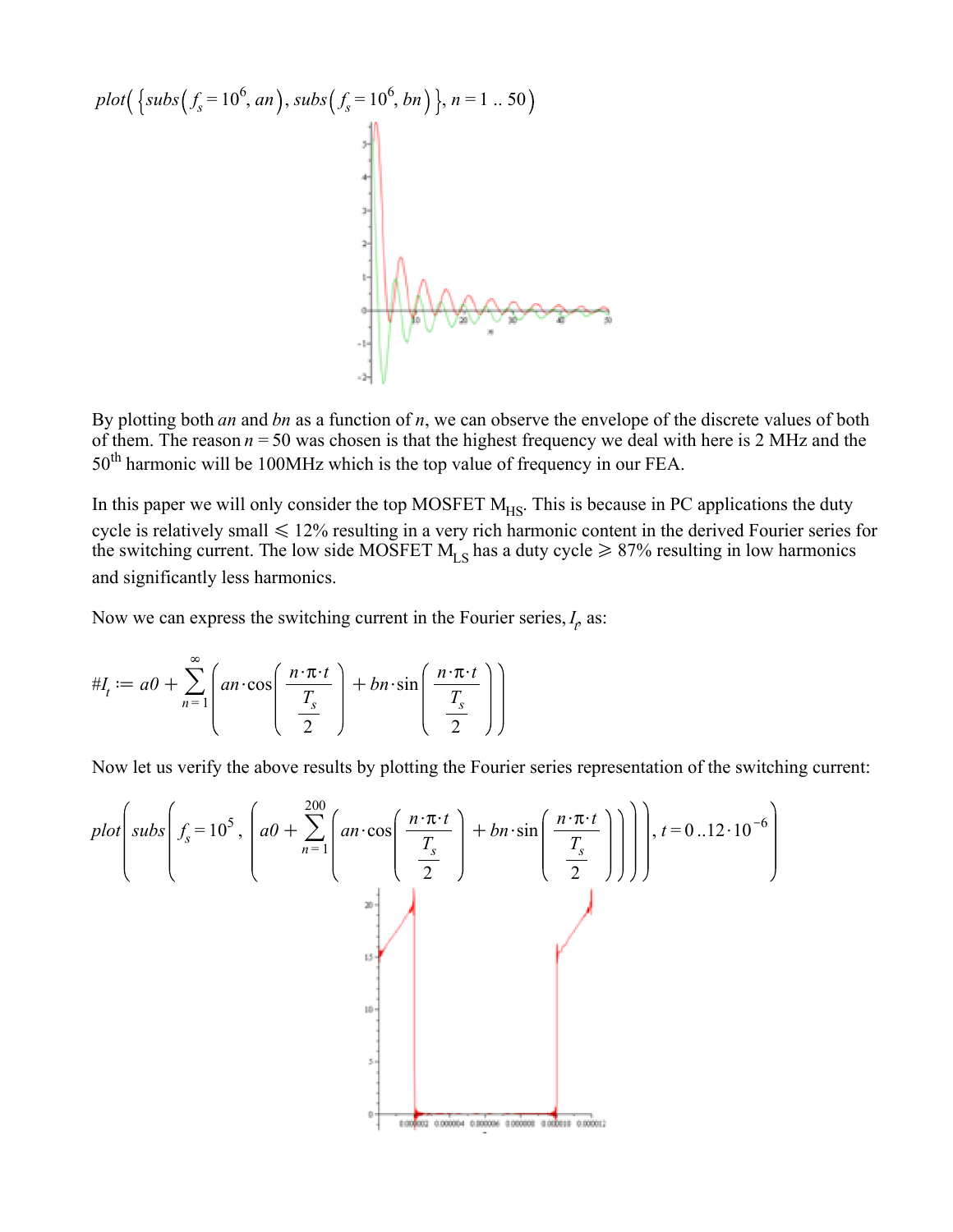As can be observed, it is the same as the waveform in Figure 4. One worthwhile observation is that the overshoot seen in the waveform is known as the **Gibbs phenomenon**, named after *Josiah Willard Gibbs,* the American mathematical physicist, as the phenomenon was noted by him in 1899. This overshoot appears in all Fourier series representation of any function with a jump similar to the above.

In order to calculate the losses, we must represent the term  $an \cdot cos$  $n \cdot \pi \cdot t$ *Ts* 2  $+bn \cdot \sin \left( \frac{n \cdot \pi \cdot t}{\pi} \right)$ *Ts* 2

equivalently, in the form  $An \cdot \cos \left( \frac{n \cdot \pi \cdot t}{T} \right)$ *Ts* 2  $+ \Phi n$ , where the peak amplitude An and the phase  $\Phi n$  are  $An = \sqrt{an^2 + bn^2}$  and  $\Phi n = \arctan\left(\frac{bn}{n}\right)$ .

Since the phase value has no effect on power calculations, only *An* is is needed for our calculation.

The root mean square (RMS) value of the amplitude is  $\frac{An}{\sqrt{m}}$ 2  $=\int \frac{an^2 + bn^2}{2}$ 2 . Now the switching current  $I_{ts}$ , may be written as:

*an*



By plotting  $\frac{an^2 + bn^2}{2}$  $\frac{1 - 6n}{2}$  we can observe the envelope of the squared discrete current amplitudes. The total MOSFET on-resistance,  $R_{DSON}$  is made of two basic parameters:

1. The silicon on-resistance,  $R_{DS}$ .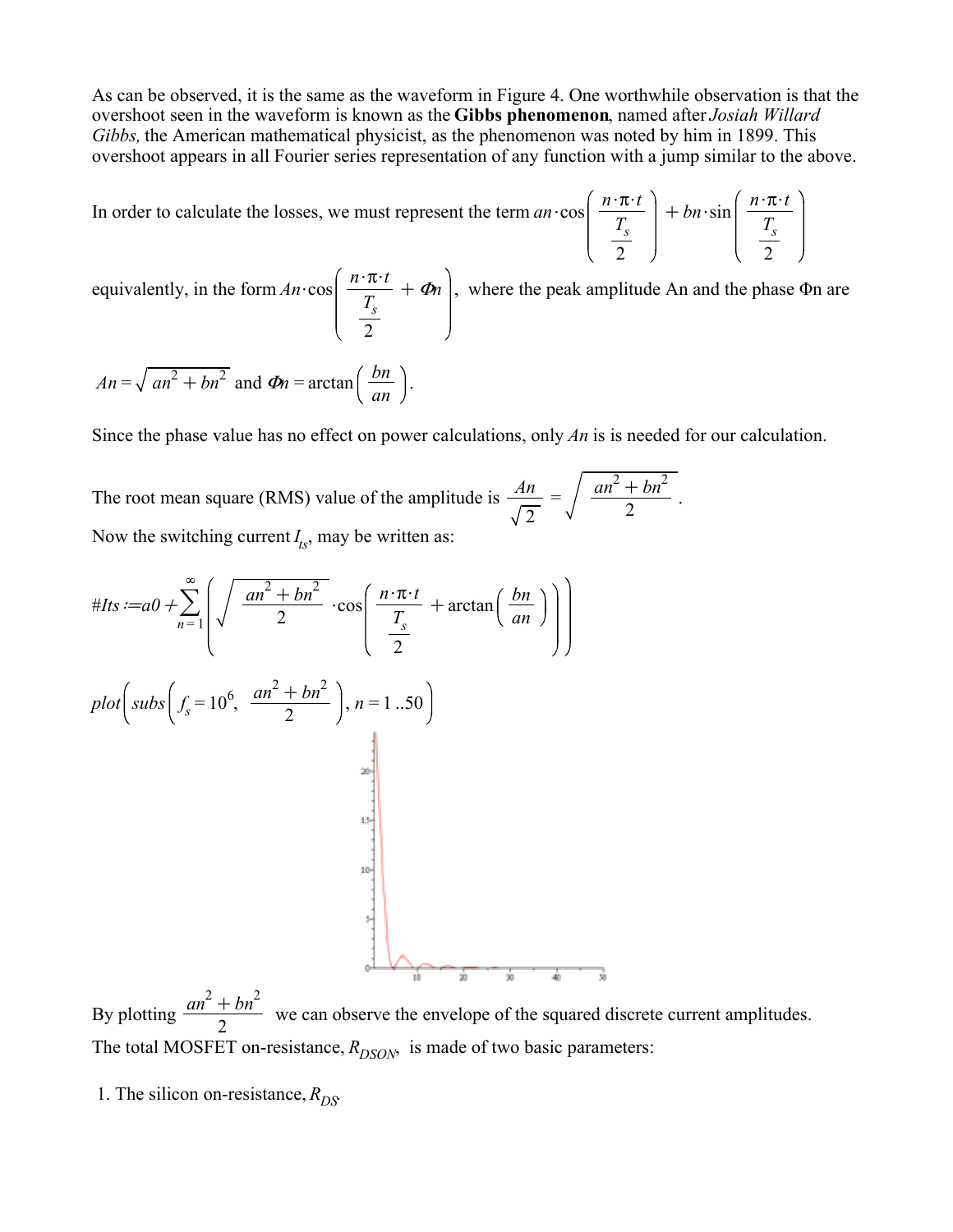2. Package parasitic resistance, *R<sup>P</sup>* .

Thus,  $R_{DSON} := R_{DS} + R_p$ 

The following are the Finite Element Analysis data for the SO8, DPAK and D2PAK packages:

*freq*  $:= [0, 0.1, 0.5, 1, 5, 10, 50, 100]$ : where *freq* is the frequency in megahertz.

 $RPSO8 := [2.16, 2.28, 2.62, 3.05, 7.01, 12.46, 45.33, 68.01]$ : the raw parasitic resistance data for the SO8 package in mΩ.

 $RPDPAK := [0.528, 0.665, 1.421, 2.384, 11.000, 22.858, 138.796, 298.511]$ : the raw parasitic resistance data for the DPAK package in m $\Omega$ .

 $RPD2PAK := [0.995, 1.242, 2.714, 4.849, 23.001, 43.186, 237.825, 508.887]$ : the raw parasitic resistance data for the D2PAK package in m $\Omega$ .

Using the **Curve Fitting Assistant** in Maple, we can fit curves for the parasitic resistance as a function of the frequency,  $F$ , in megahertz, and the parasitic resistance in m $\Omega$ .



Each formula has a DC term and several frequency dependent terms. One further point: in this analysis, the minimum skin frequency is approximately 30 KHz for the packages used; below this frequency the skin effect may be considered zero. Therefore, these equations should be used to calculate the parasitic resistance for the frequency F, where 0.03  $\llbracket MHz \rrbracket \le F \le 100 \llbracket MHz \rrbracket$ . The DC value of the parasitic resistance is taken directly from the raw data.  $F = n \cdot f_s$  where *n* is the harmonic number and  $f_s$  is the DC-DC converter's switching frequency.

Now we can write the equation for the packaged MOSFET on-resistance: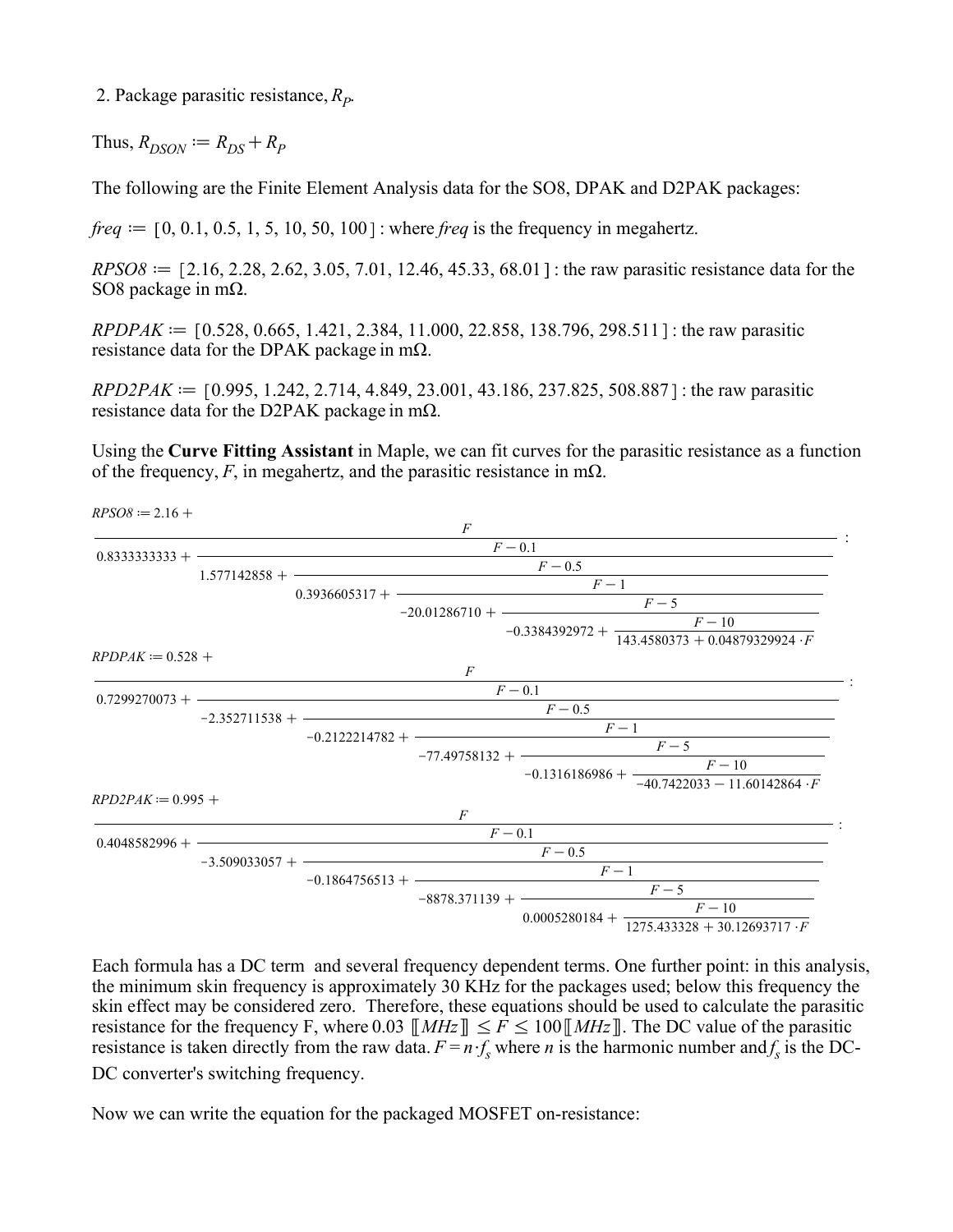$R_{DSON} = R_p + R_{DS}$  where  $R_p$  is as before and  $R_{DS}$  is the silicon on-resistance.

 $\therefore$  The equations for  $R_{DSON}$  for all the packages under consideration can be written as:

 $RDSONSO8 := RPSO8 \cdot 10^{-3} + R_{DS}$  $RDSONDPAK := RPDPAK·10^{-3} + R_{DS}$  $RDSOND2PAK := RPD2PAK \cdot 10^{-3} + R_{DS}$  $plot({}$  {subs  $(R_{DS} = 0.01, RDSOND2PAK)$ ,  $subs(R_{DS} = 0.01, RDSOND2AK)$ ,  $subs(R_{DS} = 0.01, RDSOND2AK)$ *RDSONSO8* )  $F = 0.100$  $0.5 0.4$  $0.3$ 63  $0.1$ 

The above graph shows the parasitic resistance as a function of frequency for all three packages. Notice that the parasitic resistance can go as high as 500 *mΩ* at 100MHz for bonding wires of only 1 *mΩ* when measured at DC.

 $\therefore$  the total power dissipation may be written as:

$$
PtotSO8 := a02 \cdot subs(F = 0, RDSONSO8) + \sum_{n=1}^{50} \left( \left( \sqrt{\frac{an^2 + bn^2}{2}} \right)^2 \, subs \left( F = \frac{n \cdot f_s}{10^6}, \right) \right)
$$
  
\n
$$
RDSONSO8 \right) :
$$
  
\n
$$
PtotDPAK := a02 \cdot subs(F = 0, RDSONDPAK) + \sum_{n=1}^{50} \left( \left( \sqrt{\frac{an^2 + bn^2}{2}} \right)^2 \, subs \left( F = \frac{n \cdot f_s}{10^6}, \right) \right)
$$
  
\n
$$
RDSONDPAK \right) :
$$
  
\n
$$
PtotD2PAK := a02 \cdot subs(F = 0, RDSOND2PAK) + \sum_{n=1}^{50} \left( \left( \sqrt{\frac{an^2 + bn^2}{2}} \right)^2 \, subs \left( F = \frac{n \cdot f_s}{10^6}, \right) \right)
$$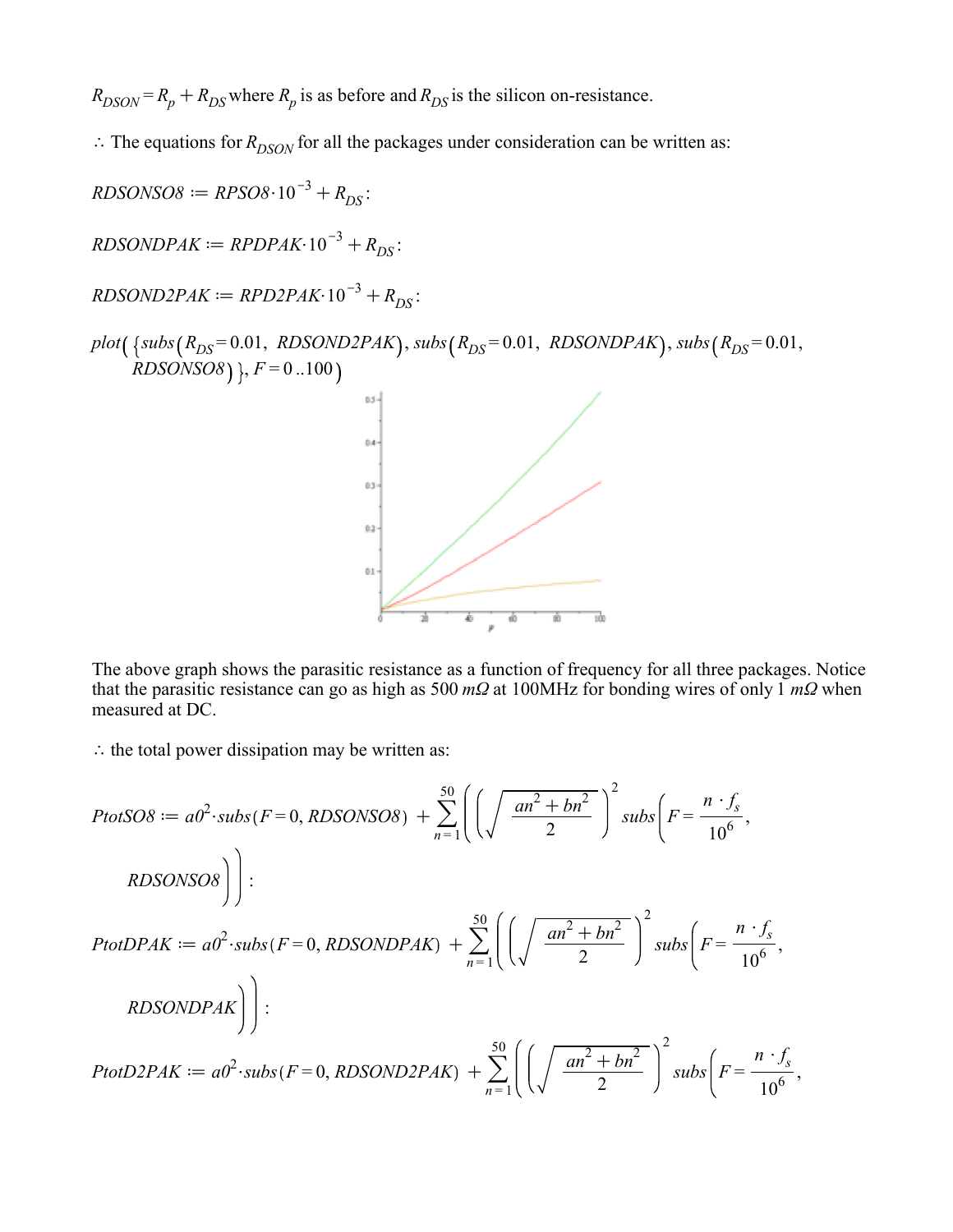$$
RDSOND2PAK \bigg)\bigg):
$$

We have replaced  $\infty$  by 50 to facilitate graphing and calculations with reliable accuracy. The traditional conduction loss calculations can be written as follows:

1. Calculate the RMS value of the current, *I SRMS*, first:

$$
\begin{aligned}\n\int_{SRMS} &= \\
&= \\
\left(\frac{1}{T_s}\left[\int_0^t \left(\frac{I_s \cdot t}{t_r}\right)^2 dt + \int_t^r \int_t^{t+t_{on}} \left(I_s + \frac{\left(I_{pk} - I_s\right) \cdot t}{t_{on}}\right)^2 dt + \int_t^r \int_t^{t+t_{on}} \left(I_{pk} \cdot \left(1 - \frac{I_s}{t_{on}}\right)^2 \right) dt\right) \right] \\
&= \\
&= \int_{t_s + t_{on}}^{t+t_{on}} \left(\frac{I_{pk} - I_s}{t_{on}}\right)^2 dt + \int_{t_{on}}^{t+t_{on}} \left(\frac{I_{pk} - I_s}{t_{on}}\right)^2 dt\n\end{aligned}
$$

$$
-\frac{(t-(t_r+t_{on}))}{t_f}\bigg)\bigg)^2 dt\Bigg)\Bigg] :
$$

2. Calculate the traditional conduction loss, *Pcref*:

$$
P\text{cref} := \hat{I}_{SRMS}^2 \cdot (R_{DS} + R_P) :
$$

Now we can derive a formula of the error using the traditional value vs. that using the frequency dependent parasitic resistance.

$$
Percent Erso8 := \frac{ProtSO8 - subs(R_P = 0.00216, Peref)}{subs(R_P = 0.00216, Peref)} \cdot 100 :
$$
\n
$$
Percent ErDPAK := \frac{ProtDPAK - subs(R_P = 0.000528, Peref)}{subs(R_P = 0.000528, Peref)} \cdot 100 :
$$
\n
$$
Percent ErD2PAK := \frac{ProtD2PAK - subs(R_P = 0.000995, Peref)}{subs(R_P = 0.000995, Peref)} \cdot 100 :
$$

$$
plot3d\Bigg(\Bigg\{\frac{subs(R_P=0.000995~,Peref-PtotD2PAK)}{subs(R_P=0.000995~,Peref)}\cdot 100, \frac{subs(R_P=0.000528,Peref-PtotDPAK)}{subs(R_P=0.000528,Peref)}
$$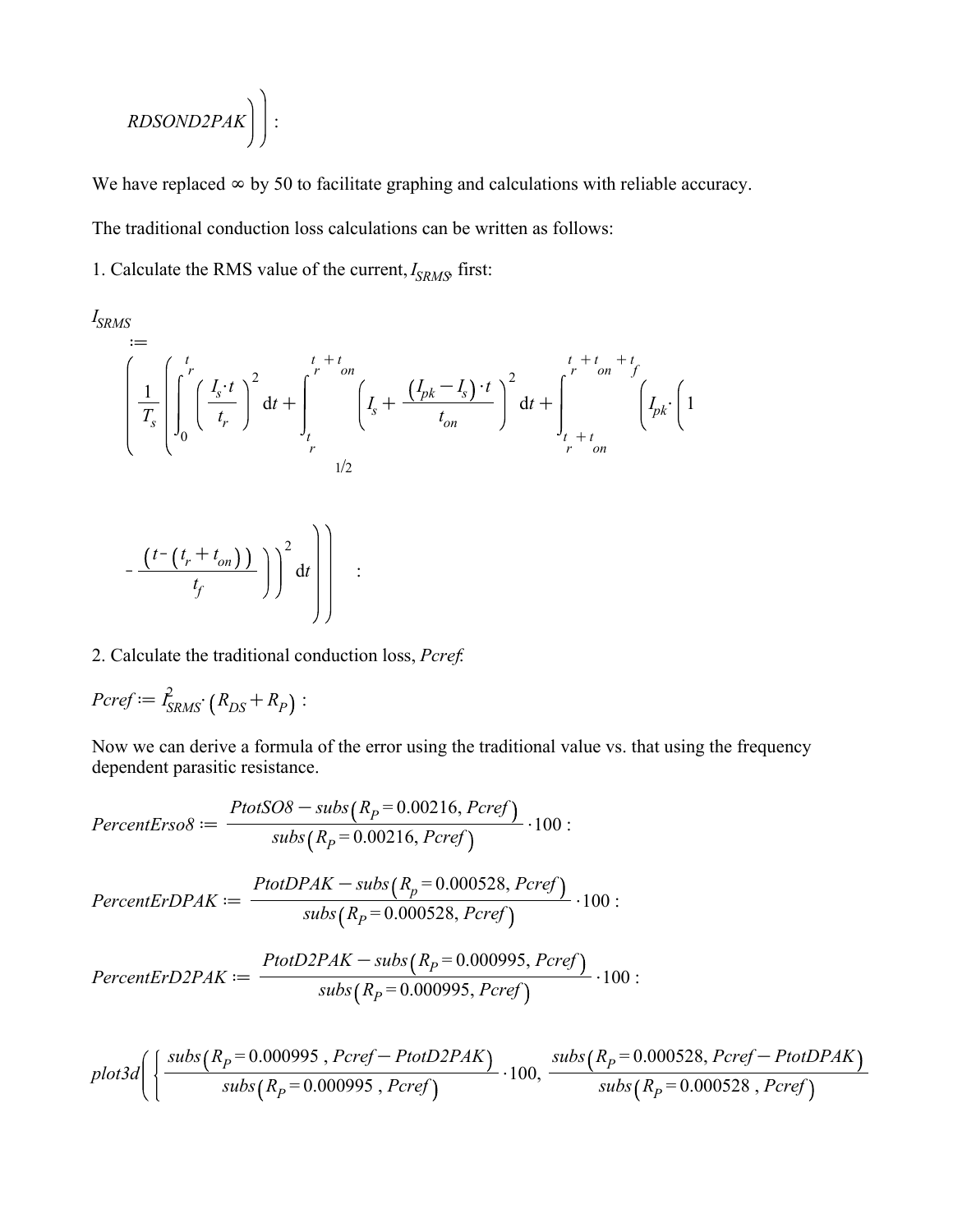

The percentage error (z-axes) as a function of the switching frequency and the silicon on-resistance for SO8, DPAK and D2PAK Package

The above graph depicts the percentage error between the calculation using the traditional formula vs. using the formulae derived above with skin effect taken into consideration.

Please notice that D2PAK will deliver 540% error when operating at 2 MHz and 2 m $\Omega$  on-resistance. It is also worth noting that at a very low switching frequency, where  $fs \le 100$  KHz, there is a negligible increase in parasitic resistance due to skin effect.



The ratio *Conduction loss using skin effect contribution* (z axis) *conduction loss using traditional equations*